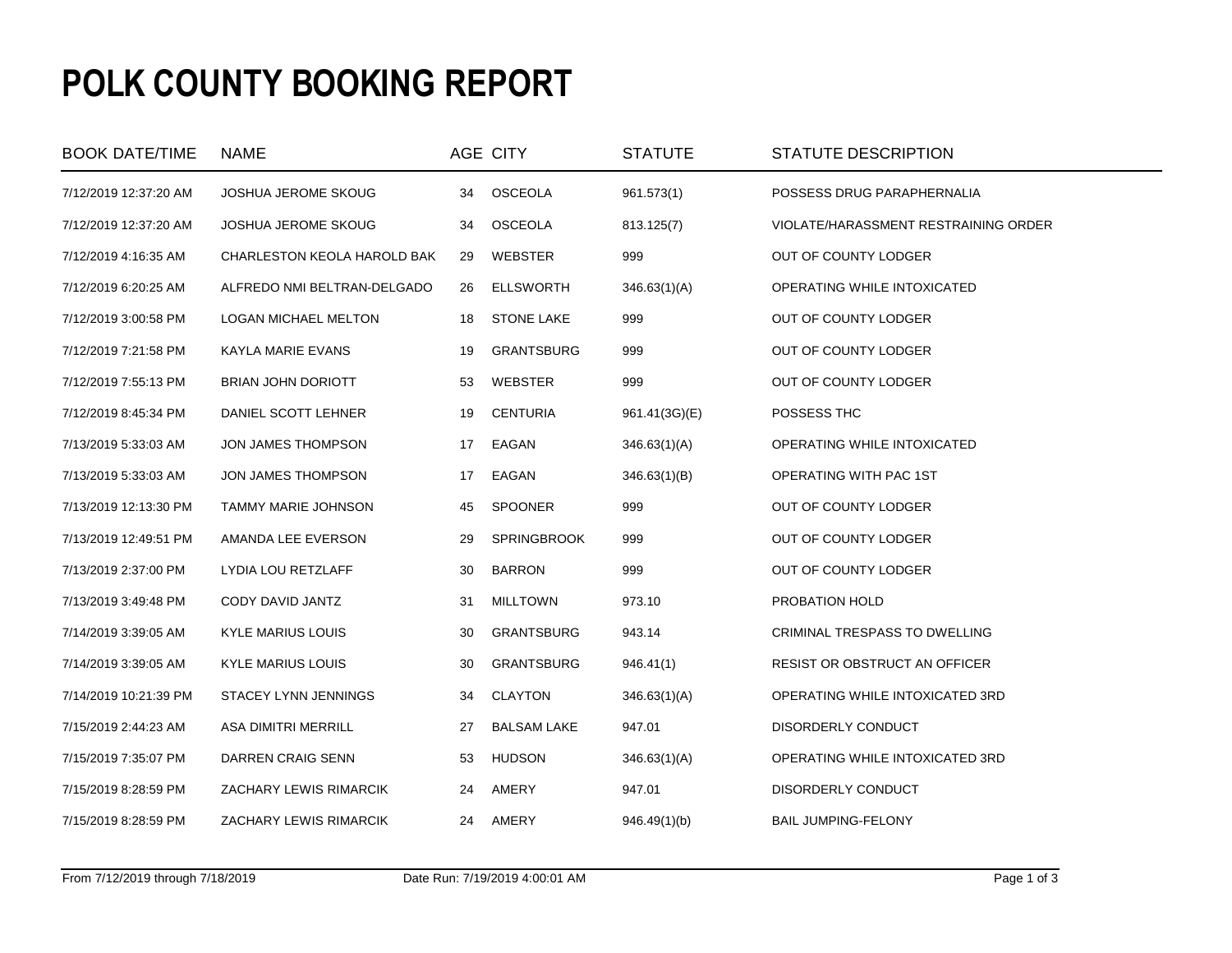| <b>BOOK DATE/TIME</b> | <b>NAME</b>                   |    | AGE CITY              | <b>STATUTE</b> | STATUTE DESCRIPTION                  |
|-----------------------|-------------------------------|----|-----------------------|----------------|--------------------------------------|
| 7/15/2019 9:56:57 PM  | <b>JANICE ABIGAIL FISHER</b>  | 42 | <b>ST CROIX FALLS</b> | 943.10(1)      | <b>BURGLARY</b>                      |
| 7/15/2019 9:56:57 PM  | <b>JANICE ABIGAIL FISHER</b>  | 42 | <b>ST CROIX FALLS</b> | 973.10         | PROBATION HOLD                       |
| 7/15/2019 11:32:30 PM | <b>MARK ANTHONY KRALEWSKI</b> | 63 | <b>ST CROIX FALLS</b> | 943.10(1)      | <b>BURGLARY</b>                      |
| 7/16/2019 9:53:06 AM  | JAMES MICHAEL MYER            | 32 | <b>CLAYTON</b>        | 973.10         | PROBATION HOLD                       |
| 7/16/2019 11:24:12 AM | JAMIE TUZZOLINO               | 39 | <b>FOREST LAKE</b>    | 968.09(1)      | WARRANT ON FAILURE TO APPEAR         |
| 7/16/2019 5:53:27 PM  | DAVID JERRY STOKLASA          | 63 | AMERY                 | 968.09(1)      | WARRANT ON FAILURE TO APPEAR         |
| 7/16/2019 8:07:07 PM  | ANTHONY RUSSELL REYNOLDS PA   | 28 | <b>RIVER FALLS</b>    | 973.10         | PROBATION HOLD                       |
| 7/16/2019 8:07:07 PM  | ANTHONY RUSSELL REYNOLDS PA   | 28 | <b>RIVER FALLS</b>    | 946.49(1)(b)   | <b>BAIL JUMPING-FELONY</b>           |
| 7/17/2019 12:24:40 AM | LEON AARON CHAPMAN            | 36 | <b>FREDERIC</b>       | 346.63(1)(A)   | OPERATING WHILE INTOXICATED 3RD      |
| 7/17/2019 2:45:01 AM  | NICHOLAS MARK CONNOLLY        | 37 | <b>MINNEAPOLIS</b>    | 973.10         | PROBATION HOLD                       |
| 7/17/2019 2:45:01 AM  | NICHOLAS MARK CONNOLLY        | 37 | <b>MINNEAPOLIS</b>    | 996            | OUT OF COUNTY WARRANT                |
| 7/17/2019 8:19:38 AM  | LATRELL JAMES PAFFEL          | 18 | <b>SHELL LAKE</b>     | 943.10(1)      | <b>BURGLARY</b>                      |
| 7/17/2019 8:19:38 AM  | LATRELL JAMES PAFFEL          | 18 | <b>SHELL LAKE</b>     | 943.01(1)      | DAMAGE PROPERTY                      |
| 7/17/2019 8:19:38 AM  | LATRELL JAMES PAFFEL          | 18 | <b>SHELL LAKE</b>     | 943.20(1)(A)   | THEFT-POSS STOLEN PROPERTY           |
| 7/17/2019 7:07:49 PM  | DANIEL THOMAS SAMPSON         | 41 | <b>CENTURIA</b>       | 973.10         | PROBATION HOLD                       |
| 7/17/2019 8:28:06 PM  | JAMES LEE ANDERSON            | 43 | <b>CLEAR LAKE</b>     | 961.41(3G)(G)  | POSSESS METHAMPHETAMINE              |
| 7/17/2019 8:28:06 PM  | JAMES LEE ANDERSON            | 43 | <b>CLEAR LAKE</b>     | 961.573(1)     | POSSESS DRUG PARAPHERNALIA           |
| 7/17/2019 8:28:06 PM  | JAMES LEE ANDERSON            | 43 | <b>CLEAR LAKE</b>     | 973.10         | PROBATION HOLD                       |
| 7/17/2019 11:18:06 PM | <b>BRIAN JEROME WEBER</b>     | 45 | RHINELANDER           | 782.45(2)      | WRIT OF HABEAS CORPUS                |
| 7/18/2019 1:18:09 AM  | NICHOLAS ALLEN FERREIRA       | 34 | LAKEVILLE             | 346.63(1)(A)   | OPERATING WHILE INTOXICATED 4TH      |
| 7/18/2019 1:18:09 AM  | NICHOLAS ALLEN FERREIRA       | 34 | LAKEVILLE             | 961.41(3G)(E)  | POSSESS THC                          |
| 7/18/2019 1:18:09 AM  | NICHOLAS ALLEN FERREIRA       | 34 | LAKEVILLE             | 961.573(1)     | POSSESS DRUG PARAPHERNALIA           |
| 7/18/2019 1:18:09 AM  | NICHOLAS ALLEN FERREIRA       | 34 | LAKEVILLE             | 813.125(7)     | VIOLATE/HARASSMENT RESTRAINING ORDER |
| 7/18/2019 7:28:42 AM  | DESTINY RENEE LIEDER          | 19 | <b>MILLTOWN</b>       | 346.63(2M)     | VIOLATE ABSOLUTE SOBRIETY LAW        |
|                       |                               |    |                       |                |                                      |